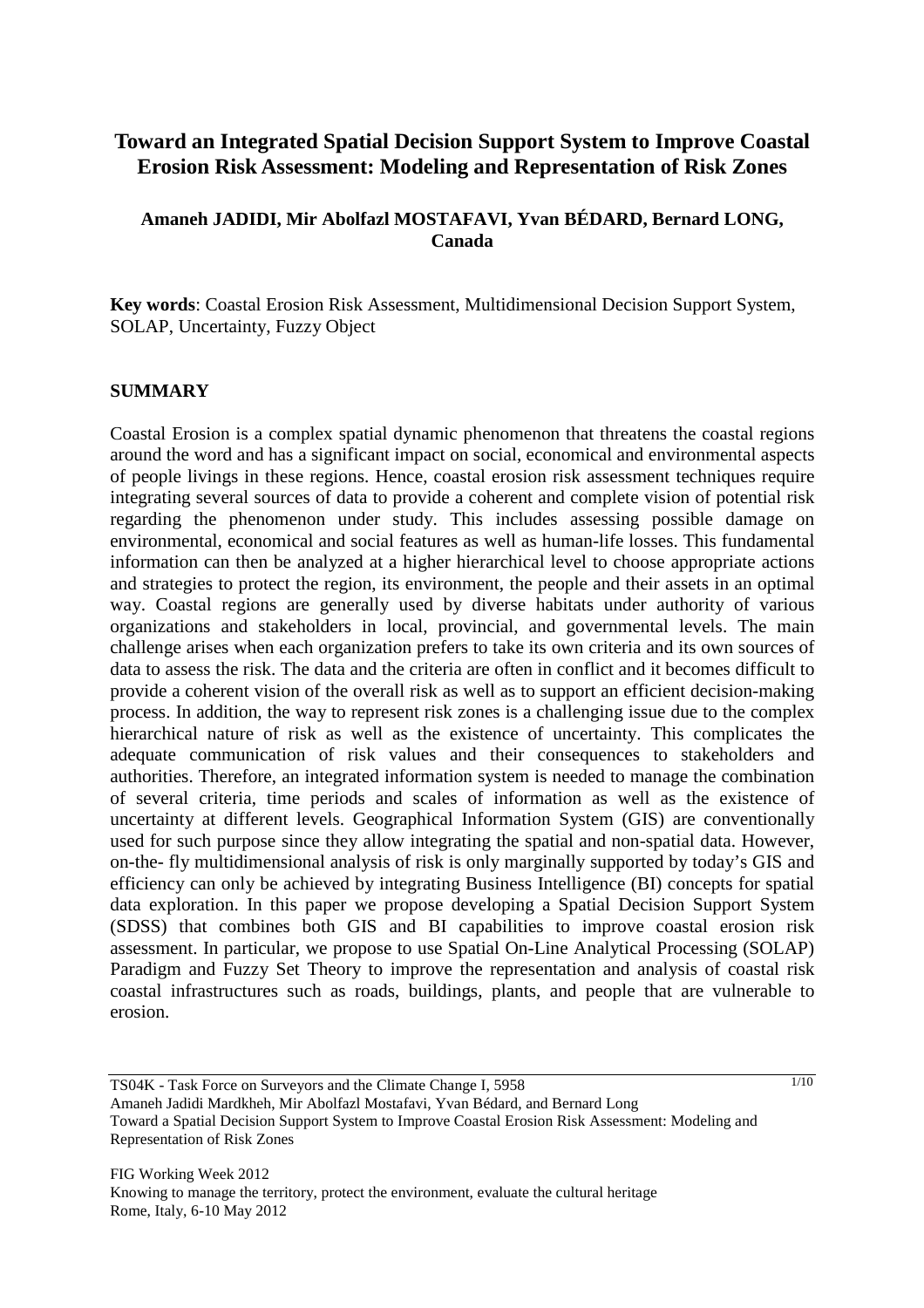# **Toward an Integrated Spatial Decision Support System to Improve Coastal Erosion Risk Assessment: Modeling and Representation of Risk Zones**

## **Amaneh JADIDI, Mir Abolfazl MOSTAFAVI, Yvan BÉDARD, Bernard LONG, Canada**

## **1. INTRODUCTION**

The growing concern about potential coastal risk associated with natural phenomena such as erosion and human activities along the coast have created increasing interest in coastal risk assessment which is a critical and essential part of any decision-making process. It offers fundamental information for managing and ranking possible actions and strategies within any *Integrated Coastal Zone Management* (ICZM) plan treating environmental, social, and economical aspects.

Estimating risk involves identifying *Hazard* (the event produces risk), *Target* (element at risk) and *Vulnerability* of element at risk (the degree of intrinsic susceptibility of the features) (Varnes 1984; Blong, 1996; Cutter 1996; Cutter et al. 2003; Boruff et al. 2005; Blaikie, et al. 1994; Daudé et al. 2009). Risk assessment techniques require integrating a great amount of data from several sources to provide a coherent vision of potential risk regarding mentioned components. Moreover, coastal regions are under authority of different organizations in local, provincial and federal governments. Each organization often has its own source of data and its own criteria to assess the risk associated with erosion. Typically, these data and criteria are in conflict, which prevents the elaboration of a coherent vision of the coastal risk for decision makers from the different organizations. By the way, the common objective of all these organizations is to access to a fast and intuitive solution to report and summaries the degree of risk to take actions rapidly in the emergency cases. Beside that existence of uncertainty in different level of risk assessment and inherent fuzzy nature of risk necessitate modeling and representing of risk zones through a more flexible approach rather than a polygon-based with well-defined boundary.

However, the risk assessment process is not as straightforward as one might imagine. Dealing such analysis is the main challenge of decision makers who are involved in any step of ICZM plan by allowing fast synthesis, fast summarizing, easy comparisons and multi-level querying for efficient decision making purposes. In this regard, the main objective of this research is in to develop an integrated multidimensional tool to improve coastal erosion risk assessment and representation. *Spatial Online Analytical Processing* (SOLAP) is used as platform to accommodate the multidimensional aspect of risk assessment. *Fuzzy Set Theory* is proposed to improve the representation of risk zones due to inherent nature of risk and existence of uncertainty in different level. The proposed approach can be then applied to several types of objects in coastal area such as roads, buildings, plants, and people that are vulnerable to erosion. In addition, the interactions between those features and their corresponding risk at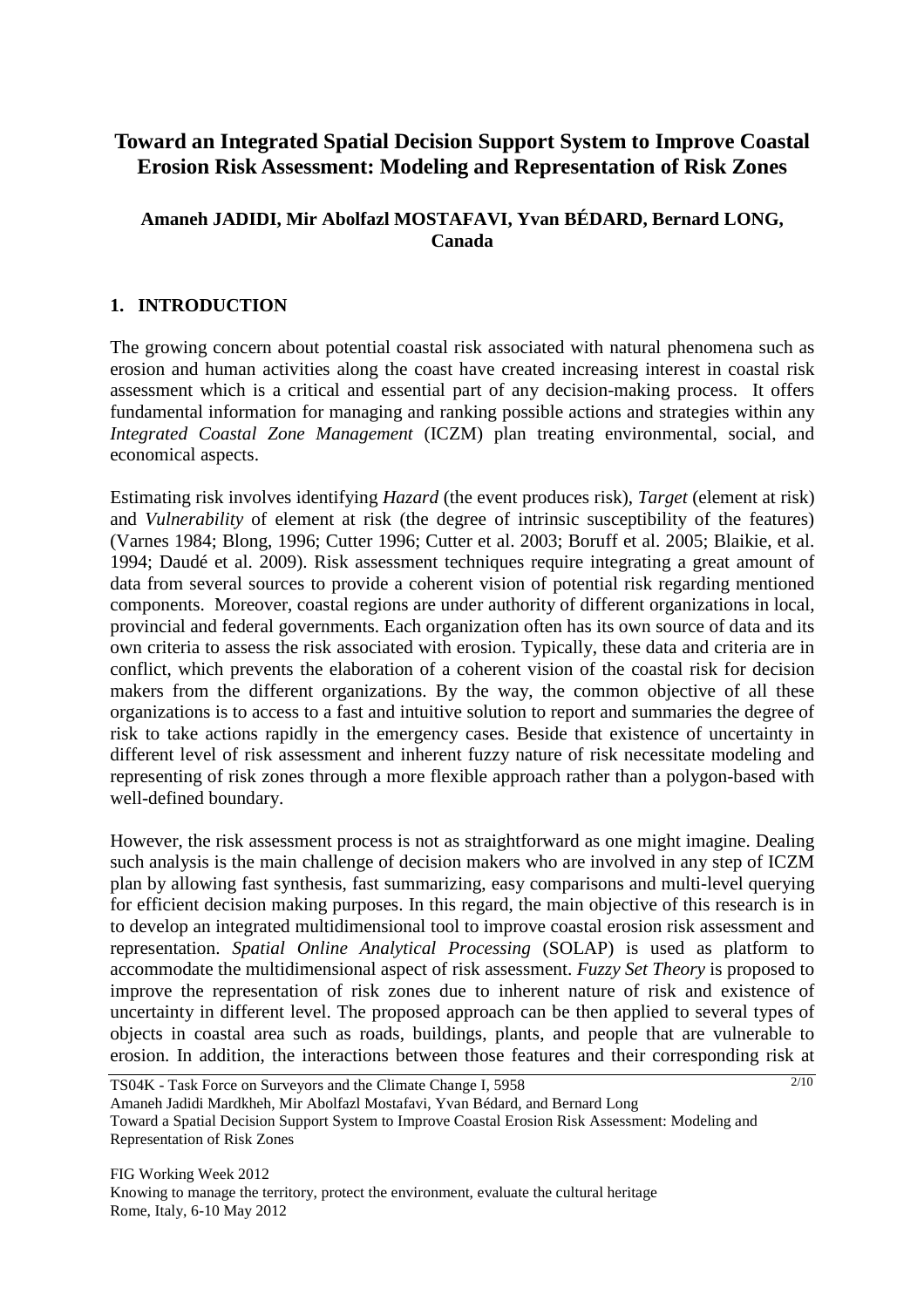different levels are considered in the proposed multidimensional system.

The content of this paper is organized as follows: the second section is considered in present related works and described the problems. The proposed methodology and solution to develop a SDSS based on geospatial intelligence paradigm and representing risk zones are presented in the section three. Conclusions and guidelines for future investigations are presented in the last part.

## **2. PROBLEM DESCRIPTION AND PROPOSED APPROACH**

*Coastal Erosion Risk* has inherently complex, multidimensional and continues nature, which involves the combination of several criteria, time periods and scales of information as well as the existence of uncertainty at different levels. Numerous frameworks and methods have already been developed for coastal erosion risk assessment (IPCC 2007; UNEP 2002; UNFCCC 1999; NOAA 2003; Mai and Leinbermann 2002). These approaches are mostly scale dependent that are developed for one spatial scale and are not suitable to be used for multi-scale analysis purposes. Based on regular or irregular analysis segment, most of these approaches are considered a homogenous distribution of vulnerable index for each segment as well as attributing the risk degree. However, coastal regions are occupied by diverse communities and are managed by different organizations such as fisheries, natural resources, agriculture, transport, and municipalities with local, provincial and federal authorities. These organizations have their own sources of data and criteria that may result in different and conflicting risk values and may consequently lead to inconsistent and inefficient decisions to prevent potential damages. Hence, a comprehensive tool for multi-scale representation of risk, not only in various spatial and temporal resolutions, but also in different levels of abstraction in thematic characteristics of risk for any aggregation or detailed information levels is crucial to sustainable development perspective of coastal regions. Proposed approach

*Geographical Information Systems (*GIS) provide a wide range of advantages from visualization, analysis, and integration of spatial and non-spatial data to support of decision making processes. However, GIS are limited when it comes to performing complex multiscale, multi-epoch, and multi-theme spatiotemporal queries. Current advances in *Decision Support Systems* (DSS) and their integration with GIS provide interesting solutions for efficient risk assessment processes. Of particular interest are those advances coming from the field of Business Intelligence (BI), where a category of *Spatial Decision Support Systems (*SDSS) called SOLAP technology (Bédard et al. 1997) has been developed. SOLAP has been designed specifically to overcome the previously listed limitations of GIS and to allow rapid ad hoc multi-scale, multi-epoch, and multi-theme information retrieval and to perform complex querying by simply clicking on the desired level of information detail for given regions, epochs and themes (Inmon 2002).

The main dimension of uncertainty in coastal risk assessment is originating from risk zones representation. In addition, the fuzzy nature of coastal erosion along the coast due to the polyline-based approach of coastal erosion rate calculation introduces more vagueness to the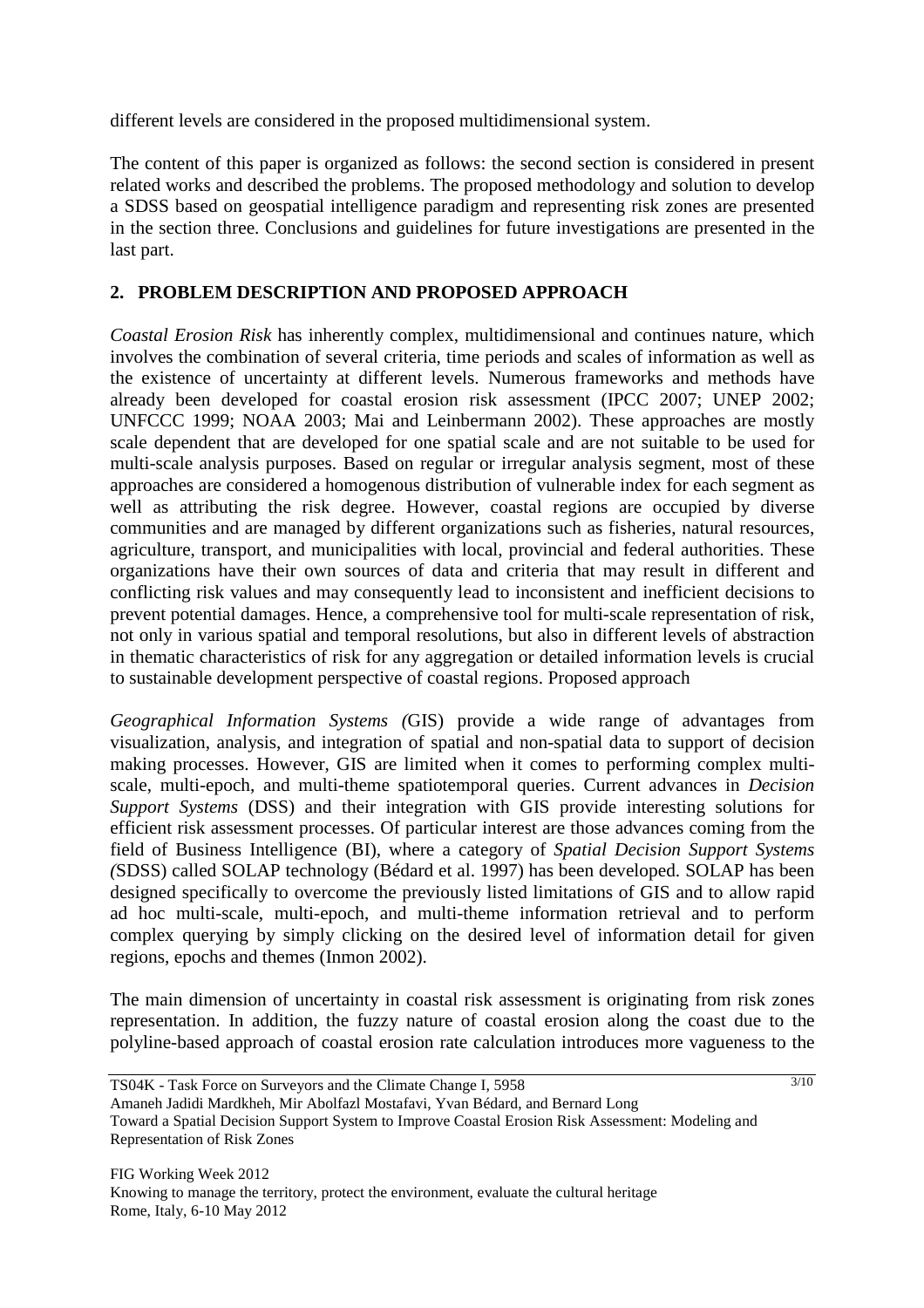risk assessment procedure. Furthermore, risk has hierarchical characteristics due to the inherent needs and interests of different participants working for different organizational levels. In this regard, risk zones are complex objects with uncertain boundaries resulting from the fact that their definitions are vague and multi-scale. The flexibility of *Fuzzy Set Theory* (has originally been proposed by Zadeh (1965)) to express risk value, consistent with human reasoning, together with possibility of dealing with uncertainties suggests that it is an efficient solution for spatial representation and communication of the risk (Darbra et al. 2008).

# **3. METHODOLOGY AND ACHIEVEMENTS**



**Fig. 1: A Scheme of Spatial Decison Support System for Coastal Erosion Risk Assessment** 

Fig. 1 illustrates a scheme of the SDSS for coastal erosion risk assessment. The system includes three main steps:

- 1. Risk analysis through geospatial intelligence paradigm,
- 2. Multi-Scale fuzzy representation of risk zones, and
- 3. Decision making board (response option process) through generating potential scenario for any possible action and its influence on the whole system.

The following section is focused on the first and the second parts of the system. The third part of system is out of scope of the current paper.

## **3.1 Development of Spatial Decision Support System Based on Geospatial Intelligence Paradigm**

TS04K - Task Force on Surveyors and the Climate Change I, 5958 Amaneh Jadidi Mardkheh, Mir Abolfazl Mostafavi, Yvan Bédard, and Bernard Long Toward a Spatial Decision Support System to Improve Coastal Erosion Risk Assessment: Modeling and Representation of Risk Zones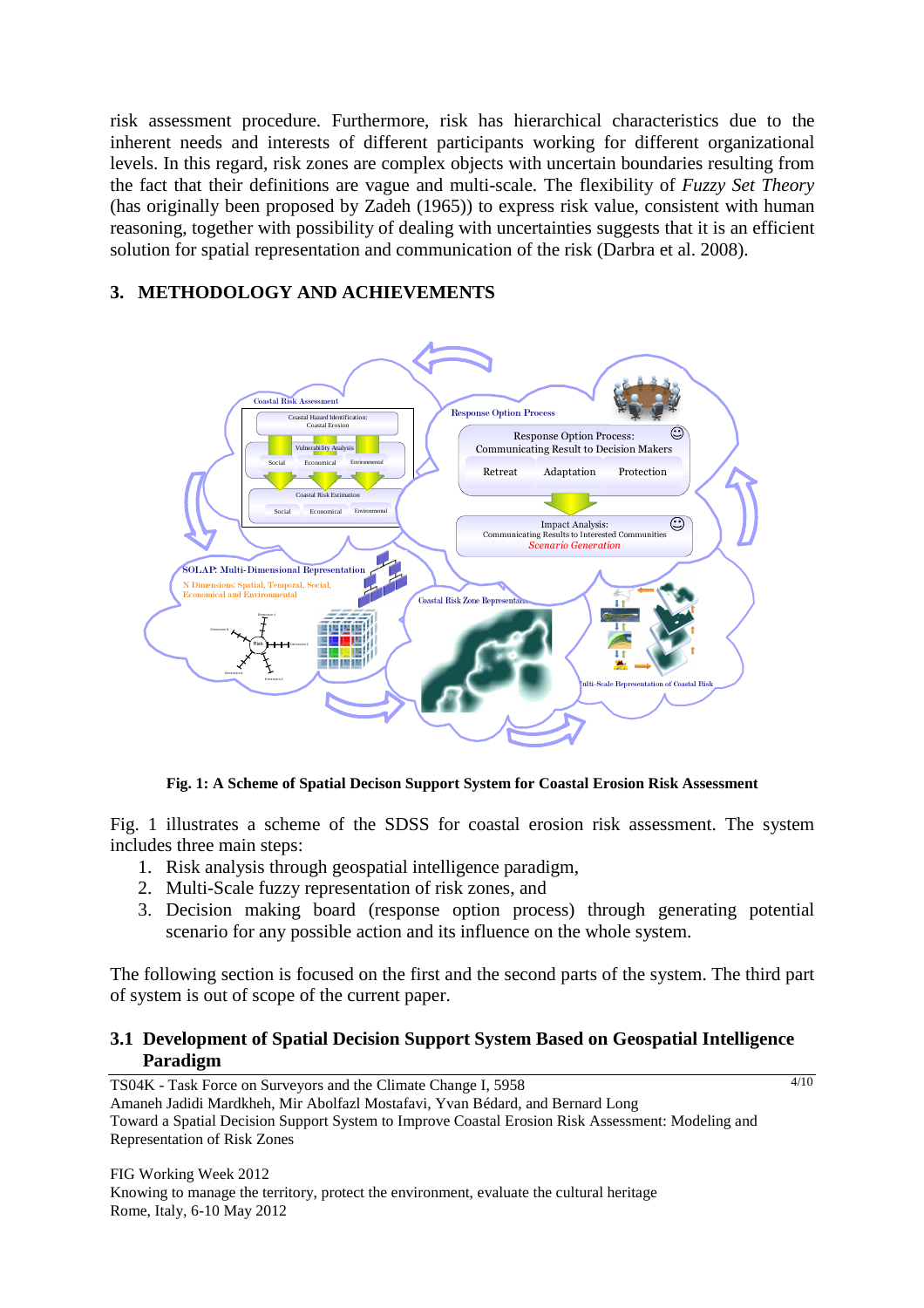Bring in mind that risk assessment procedure is based on defining segment (regular or irregular) subject to potential hazards (Cutter et al. 2003), the segments may have different shapes and sizes. The area and shapes of these units may vary from a specific infrastructure to a very small cadastral parcel, municipality, state, or even a country. For each unit a vulnerability index and, subsequently, a degree of risk are assigned (IPCC 2007; Cutter et al. 2003; Gornitz et al. 1991). Vulnerability indexes are defined according to the vulnerable physical, social, and economic features within hazardous spatial units (Abuodha and Woodroffe 2006; Gornitz et al. 1991; Thieler and Hammer-Klos 1999; Shaw et al. 1998; Xhardé 2007; Boruff et al. 2005). The risk degree is computed by a cross measuring of hazard rate and vulnerability index by applying the Eq. 1 (Boruff et al. 2005, Cutter et al. 2003).

$$
R(T,t) = H(T,t) \times \sum_{i}^{N} Rank(v(i)) \times \omega_i(T,t)
$$
 Eq. 1

where  $R(T,t)$  is the risk of coastal erosion associated with target T at a given time *t*,  $H(T, t)$  is the erosion rate affecting the target *T* at a given time *t*,  $Rank(V(i))$  is the rank score (degree of susceptibility) of vulnerable feature, and  $\omega_i(T,t)$  is the importance of this feature as weigtht for target *T* at a given time *t*. The risk level is expressed by values between 1 and 5 where 1 corresponds to very low and 5 to very high levels of risk.

Our previous work (Jadidi et al. 2012) is focused more on an analytical approach to develop the spatial multidimensional conceptual model for coastal erosion risk assessment. The analytical approach includes four main steps that consist of performing needs analysis, accomplishing data inventory, defining coastal erosion risk parameters (hazards, targets, and vulnerability index), and designing a spatial multidimensional conceptual model (dimensions of analysis, measures to calculate, and SOLAP implementation model).

There are several possibilities for building datacube within the SOLAP system that are *Relational OLAP (ROLAP)* , *Multidimensional OLAP (MOLAP)* or a combination of both *Hybrid OLAP (HOLAP)* (Imhoff et al. 2003). Most users do not have to care about distinctions since they are the implementation techniques. Alternatively, one may also use specialized SOL servers that support SQL queries over star/snowflake/constellation schemas (Bédard and Han 2009). Regading to diversity of SDSS users, one may prefer to read the data directly from the warehouse as a simple data exploration tool or to have its own data server. In this paper, Hybrid OLAP (HOLAP) approach is proposed to develop the adapted SDSS for risk assessment. HOLAP stores part of the data in a relational database and the other part in multidimensional arrays. A high-user end interface is provided by SOLAP (see Fig. 2) which leads to select the desired dimension and the level of details through datacube either for navigating different forms of data visualisation within Map4Decision. SOLAP also permits the decision makers of different organizations to consult and employ the same system (database and server) to navigate through the spatial and descriptive information. The navigation can be performed on different levels of granularity by basic operations such as spatial drill-down to go to finer granularity within a theme, spatial roll-up or drill-up to go to coarser granularity, spatial drillacross to show other information at the same level of granularity, and spatial slice and dice.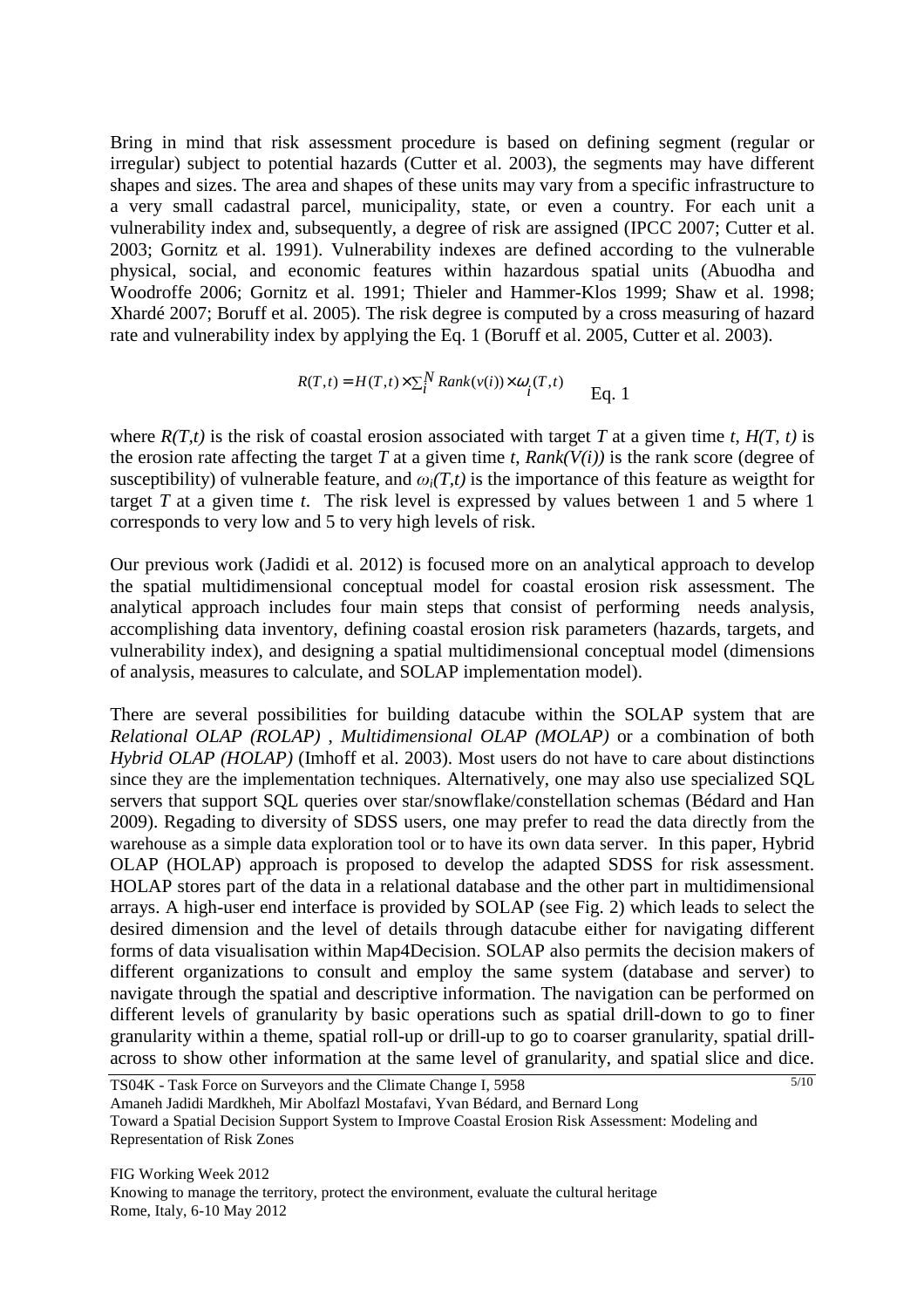For more details, see (Rivest et al. 2005).



**Fig. 2: An Example of SOLAP interface for users via Map4Decison software.** 

## **3.2 Fuzzy Approach for Coastal Risk Zone Representation**

This paper proposes an algorithmic approach based on *Fuzzy Set Theory* to deal with the problem of ill-defined boundaries of risk zones which include:

- 1. Estimate coastal erosion rate,
- 2. Define the risk analysis unit,
- 3. Define fuzzy membership function and the rules,
- 4. Detect the risk zones as fuzzy objects and implement fuzzy operation to create a multi-scale representation.

The common indicator for coastal erosion identification is coastline change (Genz et al, 2007). The shoreline change is determined using a probabilistic approach, such as linear regression (Genz et al, 2007), a simulation-based technique (Uricchio et al. 2004), or is derived from *Digital Terrain Models* (DTM) obtained in different epochs (Limber et al. 2007). The coastal erosion rate can be calculated by the transecting a perpendicular line as profile along these lines to calculate the difference between different epochs. Based on erosion rate, the region is classified on 5 categories as very low, low, mean, high and very high rate of erosion. Next, the vulnerable object layers e.g. road network, houses, people density, and etc. are loaded in ARCGIS10 to have a significant perception of the distribution of vulnerable objects and variation of erosion. Regarding to the distribution of vulnerable objects and erosion rate classes, we define the segment of the risk analysis. The size and

6/10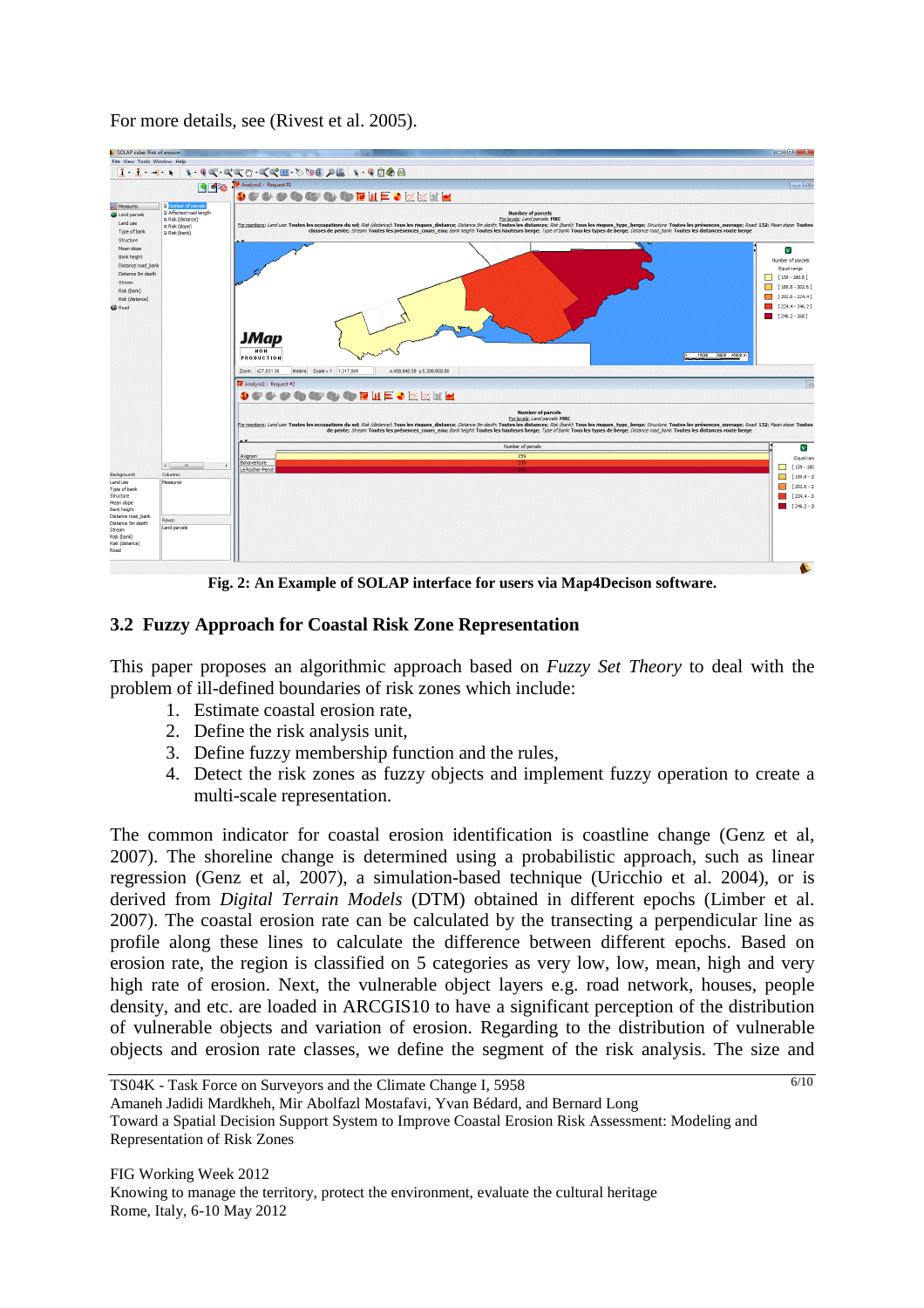shape of the segment are always challenging issue in this stage. We inspired from traditional way of regular gridding, though we are more sensible about the distribution of the vulnerable objects. The vulnerability index is then attributed for each segment and a trapezoidal membership function is assigned to each segment (*IF...THEN...* rules). *Fuzzy Set Theory* uses membership functions and linguistic parameters to express vagueness in uncertainty issues. Instead of determining the exact boundary of a segment as in an ordinary set, a fuzzy set allows no sharply defined boundaries because of the generalization of a characteristic function to a membership function. Initially, all input variable are converted to a fuzzy variable using membership functions- a process known as *Fuzzification*. The shape of the membership function e.g. a simple vector, S-function, triangular, trapezoid is optimized through successive observations and may differ depending on the application and the need to capture different levels of uncertainty. Then, *Fuzzy Object Aggregation* approaches (union ⊕ , intersection ⊗ and difference Θ ) are applied to lead to a multi-scale representation of risk zones. Due to limited time, no concrete results are provided in this paper. The research is followed and continued and the final implementation on a concrete example will be presented in future works.

### **4. CONCLUSION**

An understanding of risk and the application of risk assessment methodology is essential to be able to efficiently and effectively making decision and taking right actions and strategies. This paper presented a fast and efficient SDSS tool for coastal erosion risk assessment by privileging the geospatial intelligence paradigm. The proposed multidimensional database properly accommodates the mentioned challenges of risk assessment and decision making procedure. Furthermore, we tried to improve the representation of risk zones due to inherent complex and dynamic nature of risk itself and existence of uncertainty by translating them into fuzzy object. Moreover, the fuzzy concept guides directly to reduce the problem of illdefined boundary of risk zones and existence of uncertainty in different level. However, more investigation in implementation of the idea of fuzzy concept through multidimensional databases and multi-scale representation are suggested in the future works.

**Acknowledgments** The authors would like to thank gratefully the Natural Science and Engineering Research Council of Canada (NSERC) for funding the research and Ms. Sonia Rivest for her technical advice in SOLAP system.

#### **REFERENCES**

Abuodha, P.A., and Woodroffe, C.D., 2006, International Assessments of the Vulnerability of the Coastal Zone to Climate Change, Including an Australian Perspective, Australian Greenhouse Office , Department of the Environment and Heritage, September 2006, 75p.

Bédard, Y., Larrivée, S., Proulx, M.J., Létourneau, F., Caron, P.Y., (1997), Étude de l'état actuel et des besoins de R&D relativement aux architectures et technologies des data warehouses appliquées aux données spatiales. Research Report for National Defence. Quebec City, Laval University.

Bédard, Y., Han J., (2009), Fundamentals of Spatial Data Warehousing for Geographic Knowledge Discovery. Geographic Data Mining and Knowledge Discovery. H. J. Miller J.H., Taylor & Francis: 46-66.

Blaikie, P., Cannon, T., Davis, I., Wisner, B., (1994), At Risk Natural Hazards, People's Vulnerability and

7/10

TS04K - Task Force on Surveyors and the Climate Change I, 5958

Amaneh Jadidi Mardkheh, Mir Abolfazl Mostafavi, Yvan Bédard, and Bernard Long

Toward a Spatial Decision Support System to Improve Coastal Erosion Risk Assessment: Modeling and Representation of Risk Zones

FIG Working Week 2012 Knowing to manage the territory, protect the environment, evaluate the cultural heritage Rome, Italy, 6-10 May 2012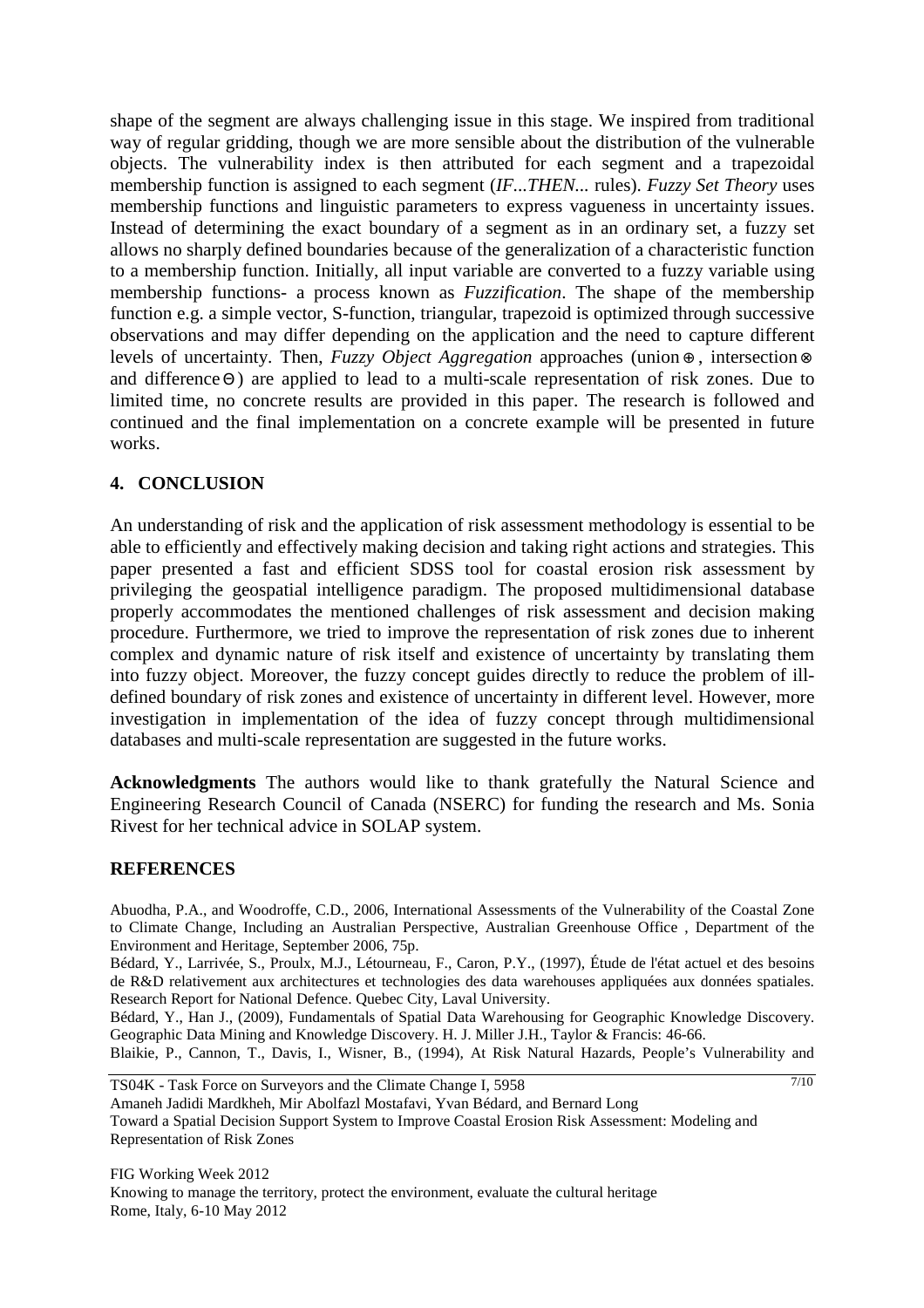Disaster, London and New York.

Blong, R., 1996, Volcanic Hazards Risk Assessment, pp. 675-698 in R. Scarpa and R.I. Tilling (eds.), Monitoring and Mitigation of Volcano Hazards, Springer-Verlag Berlin Heidelberg New York.

Boruff, B.J., Emrich, C., Cutter, SL., 2005, Erosion Hazard Vulnerability of US Coastal Counties, Journal of Coastal Research, 21(5), 932-942.

Cutter, S.L., 1996, Vulnerability to environmental hazards, Progress in Human Geography, 20(4), 529–539.

Cutter, S.L., Boruff, B.J., and Shirley, W.L., 2003, Indicators of social vulnerability to environmental hazards, Social Science Quarterly, 84(1), 242–261.

Darbra R.M., Eljarrat E., Barcelo D., 2008, How to measure uncertainties in environmental risk assessment, Trends in Analytical Chemistry, 27 (4).

Daudé E., P. D., Dubos-Paillard E.,Gaillard D., Eliot E., Langlois P., Propeck-Zimmermamnn E., and Saint-Gérand T., (2009). Spatial risks and complex systems : methodological perspectives. From System Complexity to Emergent Properties Understanding Complex Systems. Aziz-Alaoui M. A. and Bertelle C., Springer.

Genz A.S., F. C. H., Dunn R.A., Frazer L.N., and Rooney J.J., (2007). "The Predictive Accuracy of Shoreline Change Rate Methods and Alongshore Beach Variation on Maui, Hawaii." Journal of Coastal Research 23(1): 87-105.

Gornitz V.M., White T.W. and Cushman R.M., (1991). Vulnerability of the US to future sea level rise. 7th Symposium on Coastal and Ocean Management, American Society of Civil Engineers.

Imhoff, C., Gallemo, N., and. Geiger J. G, 2003, Mastering Data Warehouse Design: Relational and Dimensional Techniques. John Wiley, 456 pages.

Inmon WH, 2002, Building the data warehouse, 3rd edition, John Wiley & Sons.

IPCC, 2007, IPCC Fourth Assessment Report: Climate Change 2007, Working Group I Report: The Physical Science Basis, http://www.ipcc.ch/ipccreports/ar4-wg1.htm

Jadidi A.M., Mostafavi M.A., Bédard Y., Long B., and Grenier E., 2011, "A Multidimensional Conceptual Model for Comprehensive Coastal Erosion Risk Assessment Based on Geospatial Intelligence Paradigm", Journal of Coastal Conservation and Management, Submitted.

Limber, P.W., List, J.H., Warren, J.W., Farris, A.S., and Weber, K.M., 2007, Using topographic lidar data to delineate the North Carolina shoreline, Proceedings of Coastal Sediments '07, American Society of Civil Engineers, 14p.

Mai S., and Liebermann N., (2002). A decision support system for an optimal design of sea dikes with respect to risk. 5th International Conference on Hydroinformatics, Cardiff, United Kingdom.

National Oceanic & Atmospheric Administration, NOAA**,** 2003, Science of Tsunami Hazards, 21(1).

Rivest S., Bédard Y., Marchand P., 2001, Toward Better Support For Spatial Decision Making: Defining the Characteristics of Spatial On-Line Analytical Processing (SOLAP), Geomatica, 55(4), 539 -555.

Rivest, S., Y. Bédard, M.-J. Proulx, M. Nadeau, F. Hubert & J. Pastor, (2005). "SOLAP: Merging Business Intelligence with Geospatial Technology for Interactive Spatio-Temporal Exploration and Analysis of Data." Journal of International Society for Photogrammetry and Remote Sensing (ISPRS) "Advances in spatio-temporal analysis and representation 60(1): 17-33.

Shaw J., T. R. B., Solomon S., Christian H.A., Forbes, D.L., (1998). "Potential Impacts of Global Sea-Level Rise on Canadian Coasts." Canadian Geographer 42(4): 365-379.

Thieler, E.R. and Hammer-klose, E.S., (1999). National Assessment of Coastal Vulnerability to Sea-Level Rise: Preliminary Results for the US Atlantic Coast, Woods Hole, MA: United States Geological Survey (USGS). UNEP (2002). Risk awareness and assessment. Living with Risk, ISDR, UN, WMO and Asian Disaster

Reduction Centre. Geneva: 39-78.

UNFCCC (1999). Compendium of Decision Tools to Evaluate Strategies for Adaptation to Climate Change. United Nations Framework Convention on Climate Change. Bonn, Germany.

Uricchio V.F., Giordano R., Lopez N., (2004). "A fuzzy knowledge-based decision support system for groundwater pollution risk evaluation." Journal of Environmental Management 73: 189-197.

Varnes, D.J., 1984. Commission on Landslides and Other Mass-Movements-IAEG Landslide Hazard Zonation: A Review of Principles and Practices, UNESCO Press, Paris.

Xhardé R., 2007, Application des techniques aéroportées vidéographiques et lidar à l'étude des risques naturels en milieu côtier, PhD thesis, INRS-ETE, Quebec, Canada. Zadeh, L.A., 1965, Fuzzy sets, Information and Control, 8 (1965), 338-53.

TS04K - Task Force on Surveyors and the Climate Change I, 5958

8/10

Amaneh Jadidi Mardkheh, Mir Abolfazl Mostafavi, Yvan Bédard, and Bernard Long

Toward a Spatial Decision Support System to Improve Coastal Erosion Risk Assessment: Modeling and Representation of Risk Zones

FIG Working Week 2012 Knowing to manage the territory, protect the environment, evaluate the cultural heritage Rome, Italy, 6-10 May 2012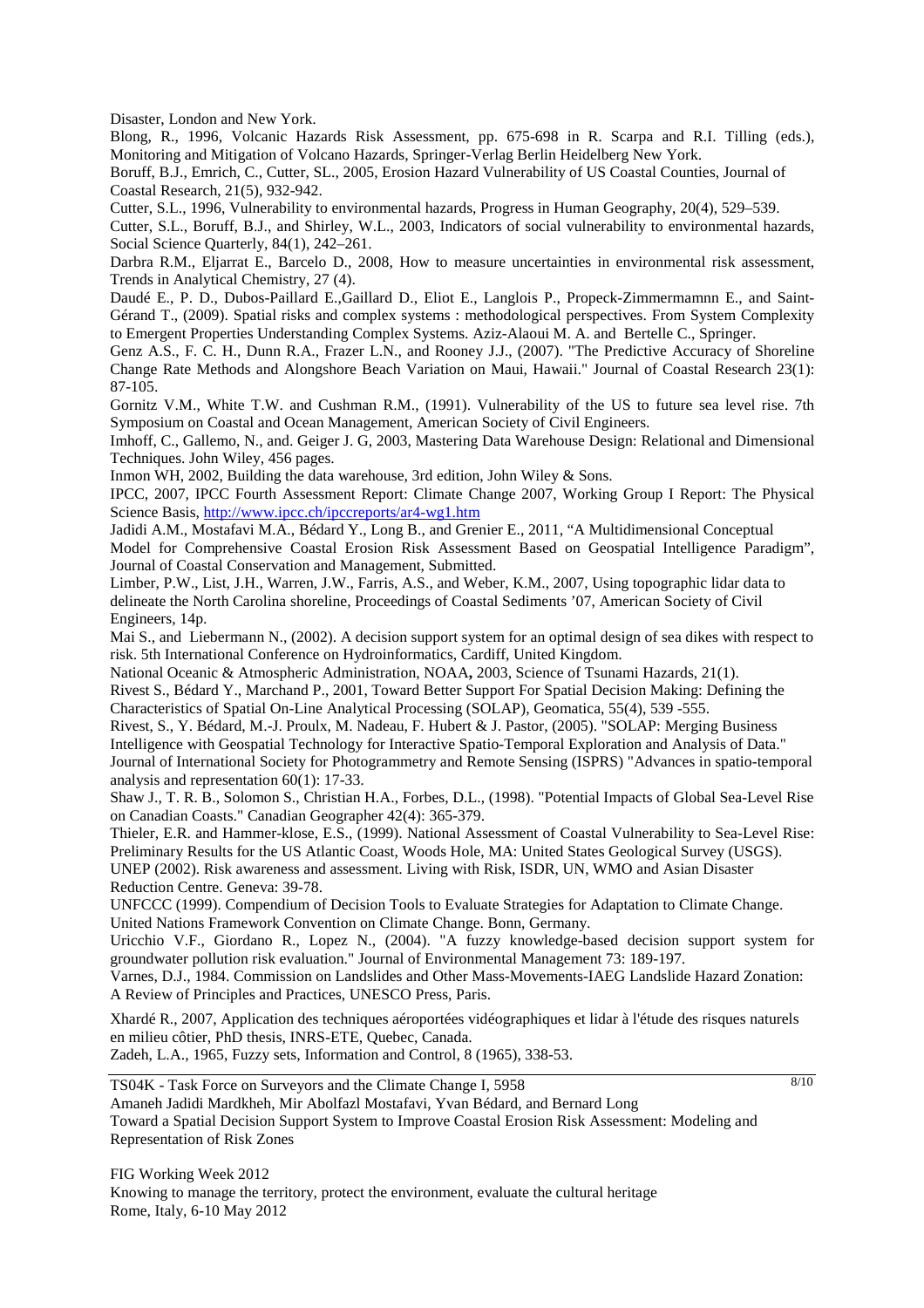### **BIOGRAPHICAL NOTES**

**Amaneh Jadidi Mardkheh** is a Ph.D. Candidate at Geomatics Dept. in Laval University, Canada. She has a B.Sc. degree in Civil-Survey Engineering from IUST, Iran and a M.Sc. degree in Seismology Engineering from University of Joseph Fourier, France and Rose School, Italy as part of "Erasmus-Mundus" program. She joint Centre for Research in Geomatics (CRG) since Sept 2008. She is also representative of student in direction board of Canadian Institute of Geomatics (CIG)-Champlain Section. Her research interests include geospatial business intelligence, spatiotemporal modeling and representation; geospatial data quality, Fuzzy set theory as well as risk analysis in the context of multidimensional system.

**Dr Mir Abolfazl Mostafavi** is professor of Geomatics Dept. and the director of Center of research in Geomatics, Laval University, Canada. He is a member of GEOIDE network of centers of excellence, the Professional Engineers (OIQ) and Canadian Institute of Geomatics (CIG). His research interests focus on modeling representation of spatial data in a dynamic and multidimensional structure (DMGIS), geospatial data quality, spatial data integration and geospatial augmented reality.

**Dr Yvan Bédard** is professor of GIS and Spatial Databases at Laval University, Quebec City, Canada. He is an active member of the Centre for Research in Geomatics and of Canada's GEOIDE network of centers of excellence. He recently completed a major NSERC Industrial Research Chair in Geospatial Database. Dr Bédard has a multi-million dollars record in both fundamental and applied research. He has contributed to over 150 full-refereed papers. His research interest focuses on geospatial databases modeling, Spatial OLAP and data quality. He co-founded Intelli<sup>3</sup>, a private company merging GIS and Business Intelligence solutions.

**Dr Bernard Long** is a expert in Marine seimentology. He is professor and responsible of Msc students in Earth Sciences, Centre in Water, Earth & Environment, National Institute of Scientific Research, Quebec. He has MSc. degree in geology from University of Nantes, France and Ph.D. in marine geology from University of Toulouse, France. His research interest focuses on long-term marine sedimentology, sediment transport, internal structure and dynamics of sedimentology along the coast and estuarine environments.